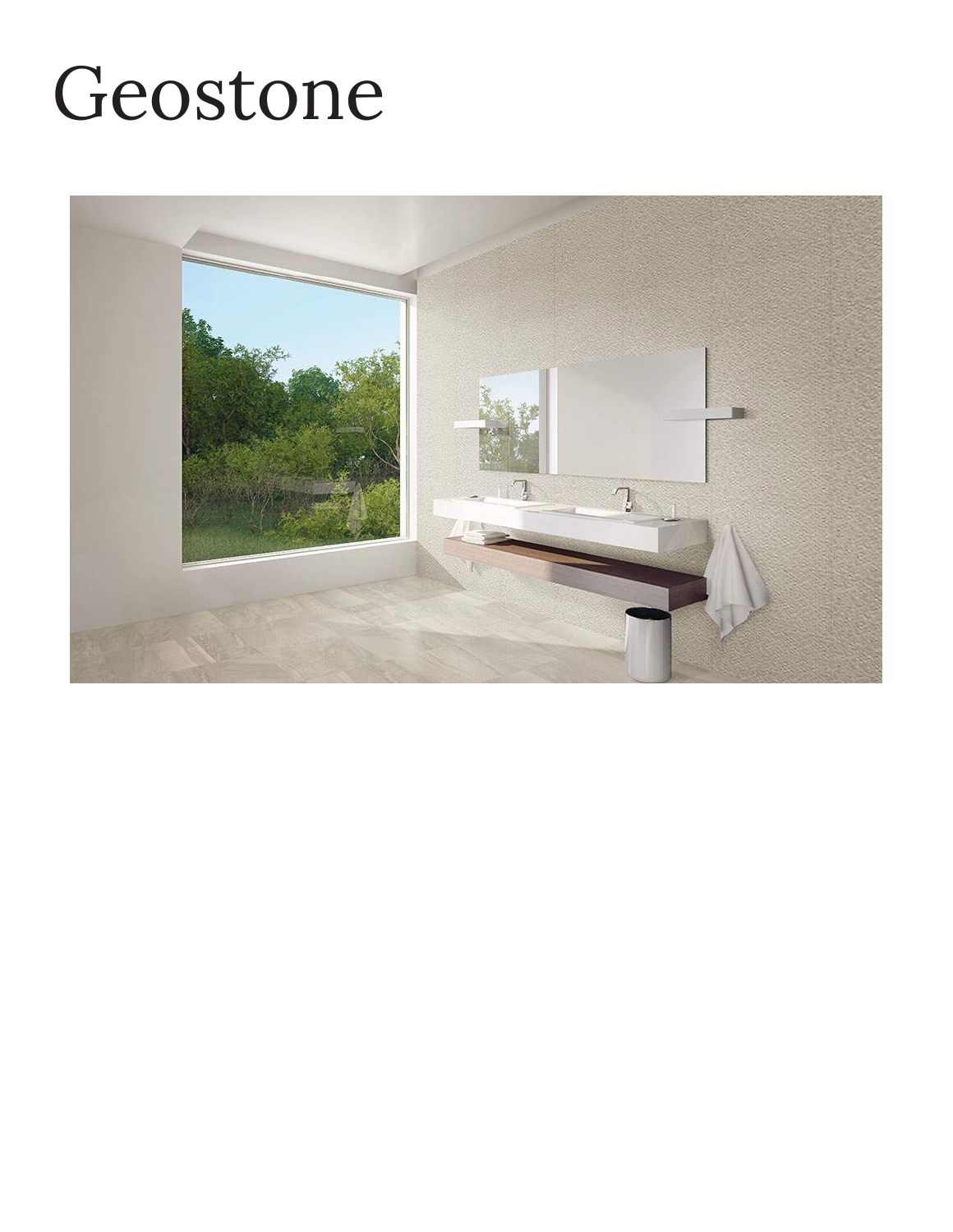## Geostone

## **Colors**